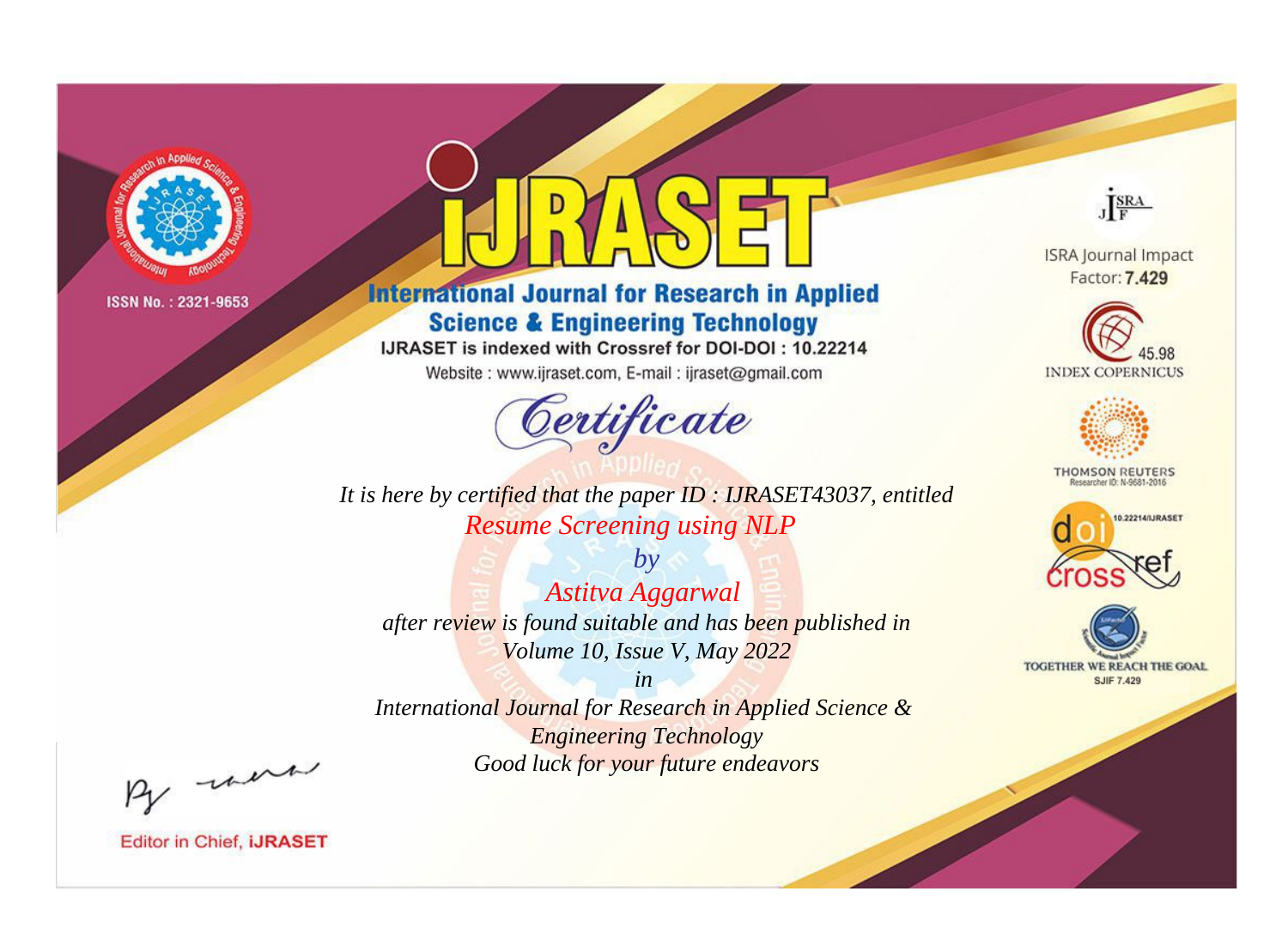

# **International Journal for Research in Applied Science & Engineering Technology**

IJRASET is indexed with Crossref for DOI-DOI: 10.22214

Website: www.ijraset.com, E-mail: ijraset@gmail.com



*It is here by certified that the paper ID : IJRASET43037, entitled Resume Screening using NLP*

*by Samyak Jain after review is found suitable and has been published in Volume 10, Issue V, May 2022*

*in International Journal for Research in Applied Science & Engineering Technology Good luck for your future endeavors*



**Editor in Chief, IJRASET** 

**ISRA Journal Impact** Factor: 7.429

JERA





**THOMSON REUTERS** 



TOGETHER WE REACH THE GOAL **SJIF 7.429**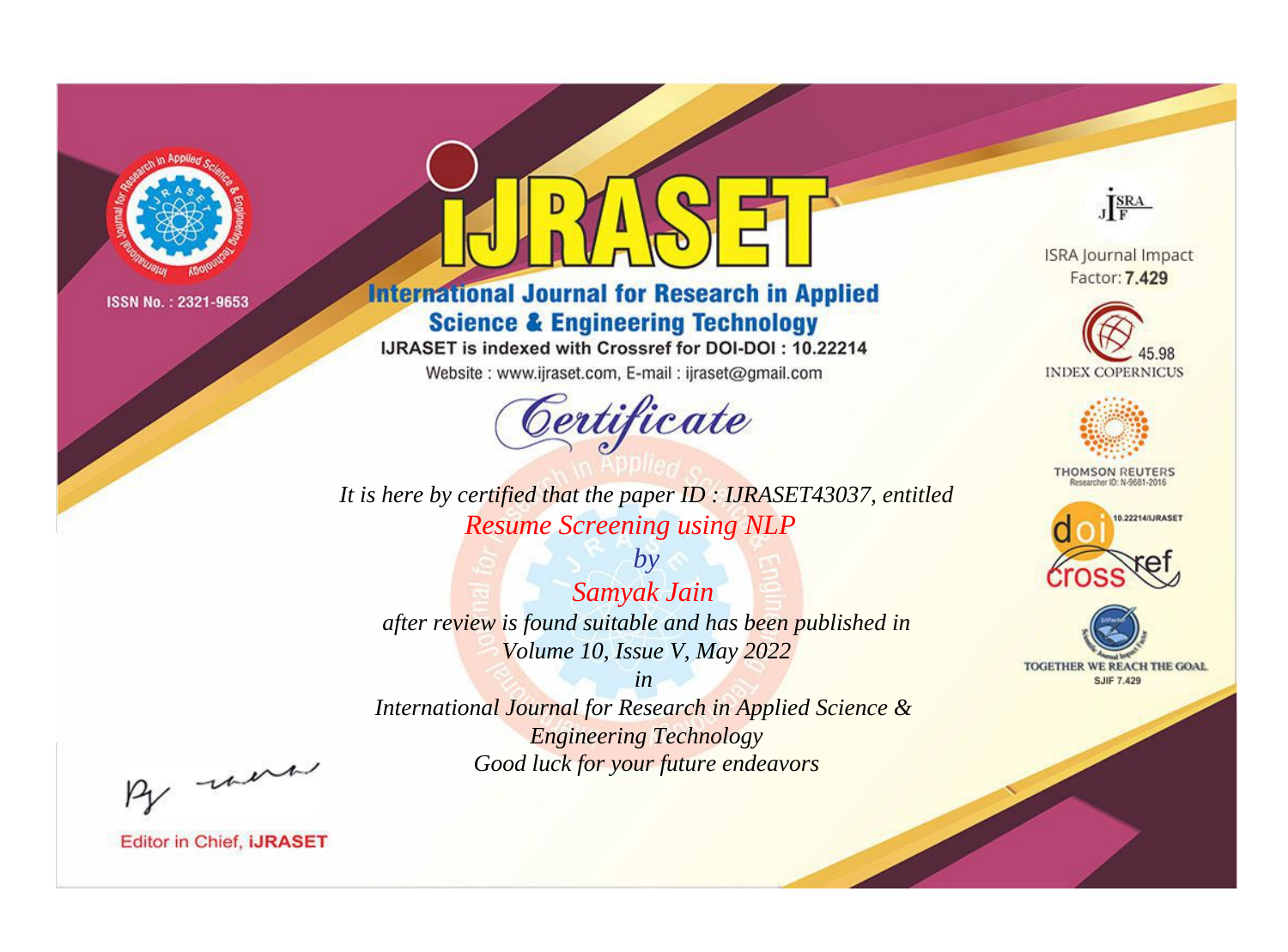

# **International Journal for Research in Applied Science & Engineering Technology**

IJRASET is indexed with Crossref for DOI-DOI: 10.22214

Website: www.ijraset.com, E-mail: ijraset@gmail.com



*It is here by certified that the paper ID : IJRASET43037, entitled Resume Screening using NLP*

*by Shalini Jha after review is found suitable and has been published in Volume 10, Issue V, May 2022*

*in International Journal for Research in Applied Science & Engineering Technology Good luck for your future endeavors*



**ISRA Journal Impact** Factor: 7.429





**THOMSON REUTERS** 





By morn

**Editor in Chief, IJRASET**